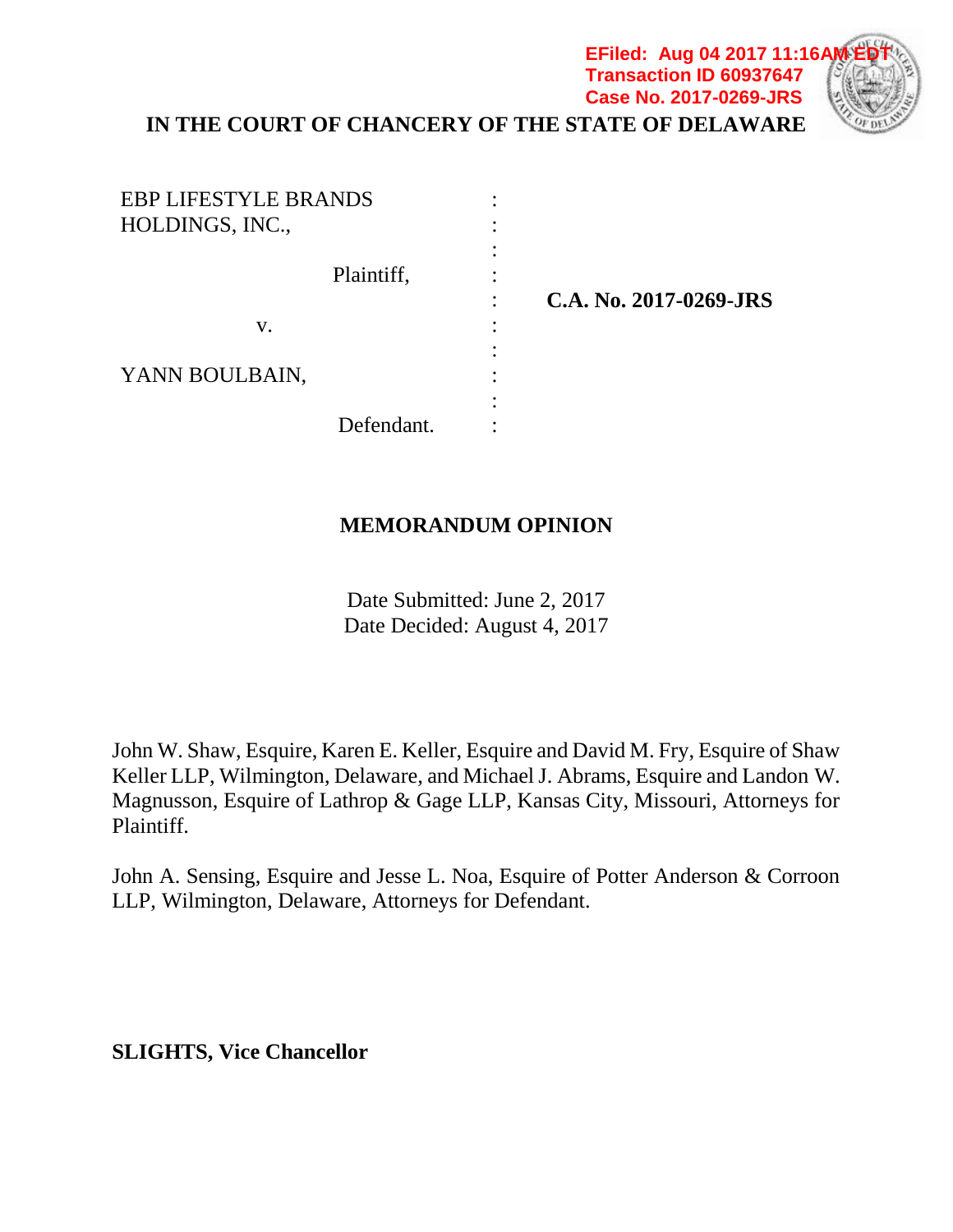Plaintiff, EBP Lifestyle Brands Holdings, Inc. ("EBP"), seeks to enforce noncompete and non-solicitation clauses in a stockholders' agreement (the "Stockholders' Agreement") it entered into with Defendant, Yann Boulbain, when Boulbain exercised options to acquire EBP stock. Boulbain acquired his stock options while working for a subsidiary of EBP. When Boulbain was terminated from that position, EBP agreed that he could exercise his options post-termination. Upon Boulbain's exercise of his options, EBP required that he execute the Stockholders' Agreement, which includes covenants not to compete with or solicit employees from EBP.

The Stockholders' Agreement contains a Delaware choice of law clause, presumably because California, where EBP is based, will not enforce employee noncompete provisions for public policy reasons. When two of EBP's competitors, also based in California, hired Boulbain to be their CEO, and Boulbain then allegedly solicited EBP employees to join him at the companies, EBP alleged that Boulbain was in breach of the non-compete and non-solicitation clauses in the Stockholders' Agreement. EBP then initiated this action against Boulbain for specific performance and injunctive relief.

Boulbain has moved to dismiss the claims pursuant to Court of Chancery Rule 12(b)(2) for lack of personal jurisdiction and Court of Chancery Rule 12(b)(6) for failure to state a claim upon which relief can be granted. For the reasons that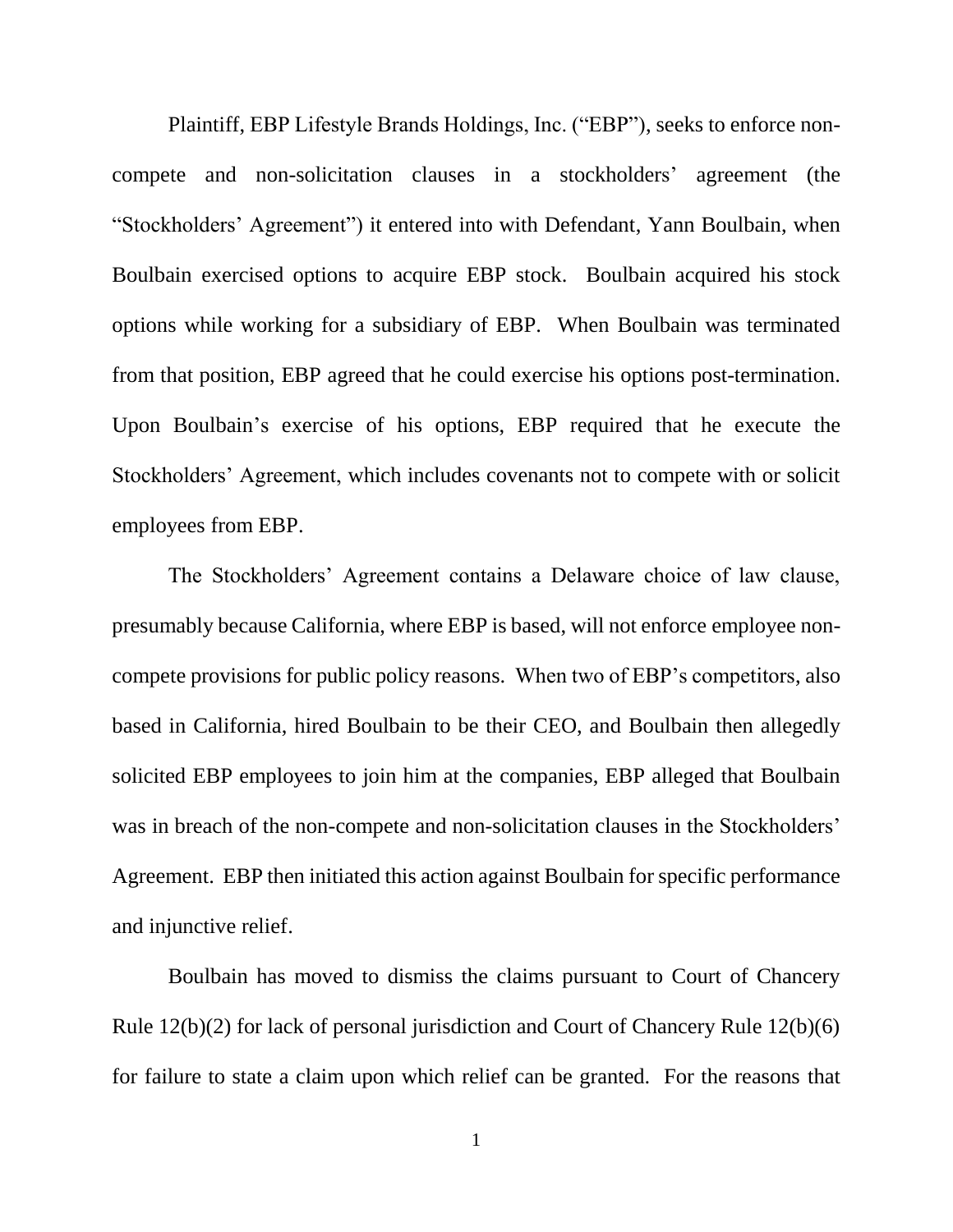follow, I have determined that this Court lacks personal jurisdiction over Boulbain. Accordingly, EBP's Verified Complaint for Injunctive Relief (the "Complaint") must be dismissed.

### **I. BACKGROUND**

In considering the Defendant's motion to dismiss, I have drawn the facts from well-pled allegations in the Complaint, documents integral to the Complaint and matters of which I may take judicial notice.<sup>1</sup> At this stage in the proceedings, I presume that that all well-pled factual allegations in the Complaint are true.<sup>2</sup>

### **A. Parties and Relevant Non-Parties**

Plaintiff, EBP, is a closely-held Delaware corporation with its principal place of business in California. EBP is the ultimate parent and owner of The ERGO Baby Carrier, Inc. ("ERGO"), a Hawaii corporation. ERGO designs, develops and sells ergonomic baby-carriers and other infant products.

Defendant, Yann Boulbain, is currently the CEO of Petunia Pickle Bottom, Corp. ("Petunia") and Moby Wrap, Inc. ("Moby"). Both companies are owned by Barbaras Development, Inc. and operate in the infant products market. Boulbain was previously employed at ERGO as the Senior Vice President of Global Sales. He

<sup>&</sup>lt;sup>1</sup> In re Crimson Exploration Inc. S'holder Litig., 2014 WL 5449419, at \*8 (Del. Ch. Oct. 24, 2014).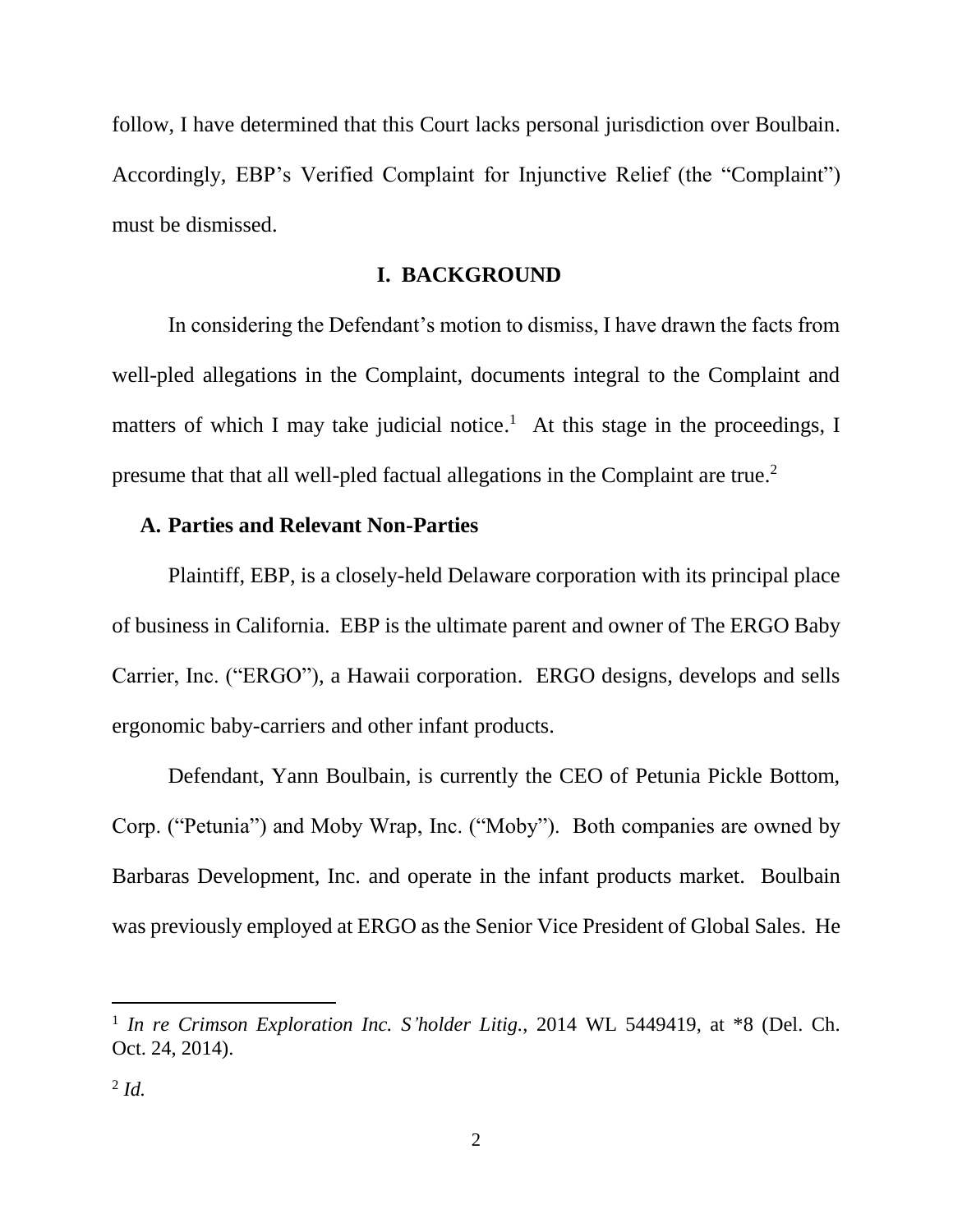holds stock in EBP that he acquired through the exercise of options granted in reward for his service to ERGO. Boulbain is a resident of California and is employed in California. He has never been to Delaware and does not own property in Delaware.

#### **B. Boulbain Exercises his Stock Options**

Boulbain began working at ERGO in 2011 as the Senior Vice President of Global Sales. During his employment, he was offered and executed stock option agreements in April 2011 and May 2012 to induce him to remain at the company and to incentivize his work performance. As a condition to the exercise of either set of stock options, Boulbain was required to execute the company's Stockholders' Agreement.

In late 2016, ERGO terminated Boulbain's employment. On December 19, 2016, EBP and Boulbain amended Boulbain's stock option agreements to permit him to exercise the options after his termination. Boulbain exercised his options on December 20, 2016. In accordance with the stock option agreements, Boulbain executed the Stockholders' Agreement on December 21, 2016.

The Stockholders' Agreement contains a covenant not to compete, covenants not to solicit EBP employees or customers and a Delaware choice of law clause. It does not, however, contain a Delaware forum selection clause or a Delaware consent to jurisdiction clause. The non-compete clause prevents stockholders from

directly or indirectly . . . managentleright operational pointing, control[ling], participat[ing] in, consult[ing] with, render[ing] services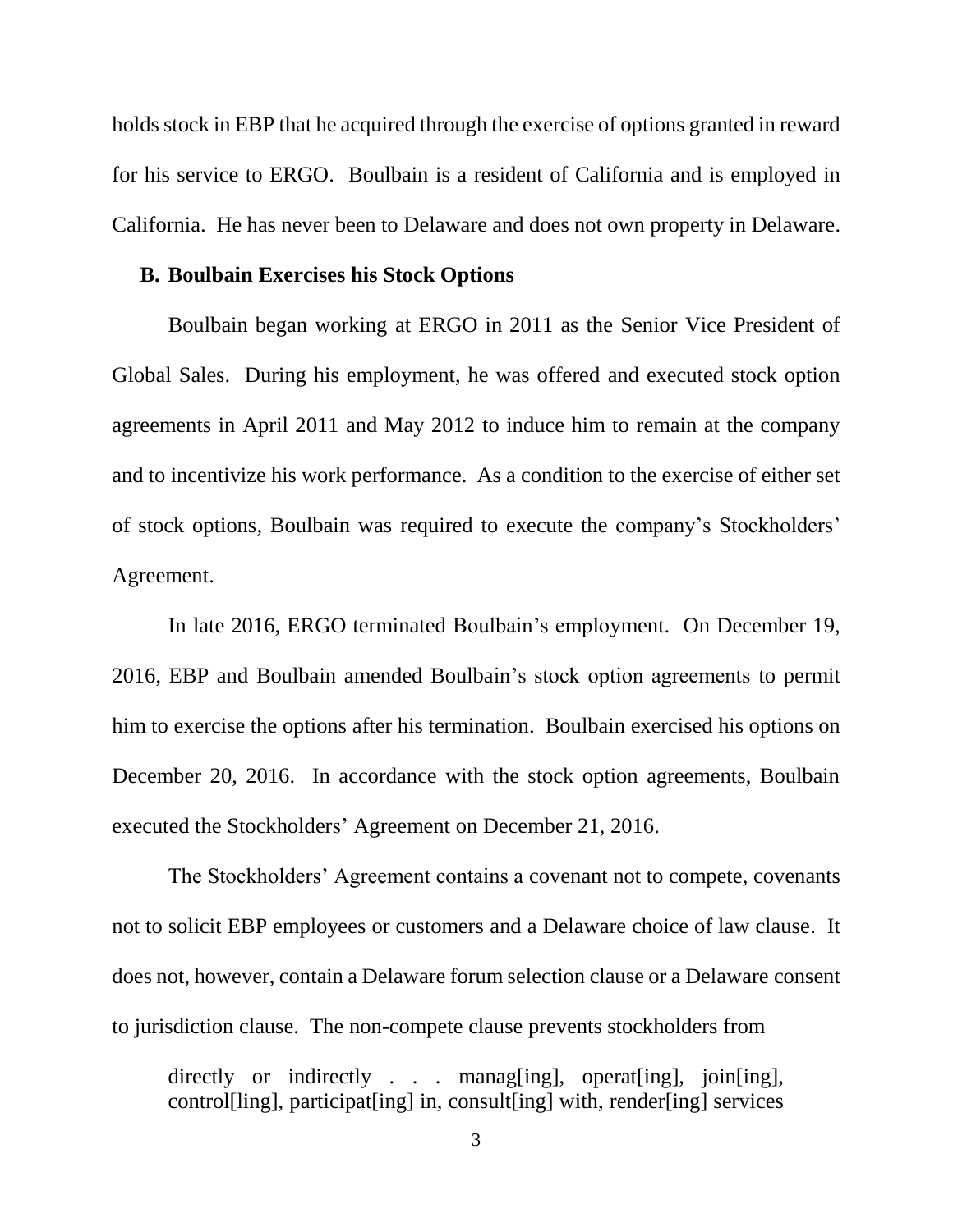for, be[ing] connected as a stockholder, member, manager, director, officer, employee or partner, or in any other manner engag[ing] in any business, firm, entity, organization or enterprise which (i) competes with [EBP] or its subsidiaries in any business engaged in by [EBP] and/or its subsidiaries anywhere in the world or (ii) is otherwise engaged in the design, manufacture, sale, distribution or marketing of juvenile or infant products of any kind.<sup>3</sup>

The employee non-solicitation clause prevents stockholders from

directly or indirectly (i) solicit[ing] or induc[ing], or attempt[ing] to solicit or induce or assist any Person in soliciting or inducing any employee or sales representative of [EBP] or any subsidiary to leave the employ or engagement of [EBP] or such subsidiary, or in any way interfere with the relationship between [EBP] or any subsidiary and any such employee or sales representative thereof.<sup>4</sup>

The Stockholders' Agreement bars stockholders from engaging in any of the

prohibited activities absent permission from the EBP Board. Stockholders are bound

by the Stockholders' Agreement for two years after the final disposition of their

shares. And such disposition is subject to "the prior written consent of the Majority

Stockholder, which consent may be withheld in the Majority Stockholder's absolute

discretion."<sup>5</sup>

<sup>&</sup>lt;sup>3</sup> Verified Compl. for Injunctive Relief ("Compl.") Ex. H, at  $\S$  4.1(a).

 $4$  *Id.* at § 4.1(b).

<sup>5</sup> *Id.* at § 2.2.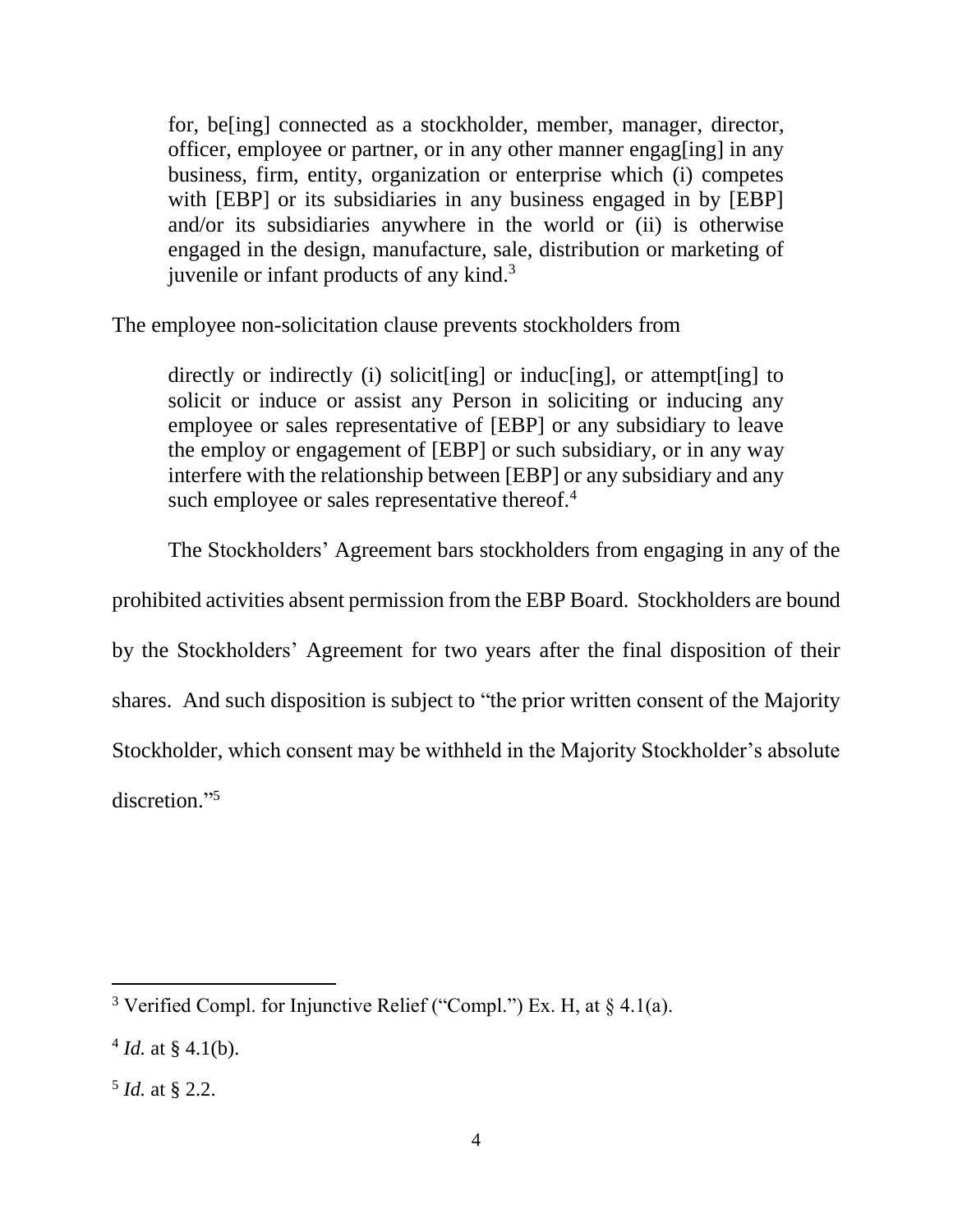As announced on March 30, 2017, Boulbain became the CEO of Moby and Petunia, both of which compete with EBP in the infant products market. He performs this function out of the companies' offices in California.

#### **C. Procedural Posture**

On April 7, 2017, EBP filed its Complaint alleging breach of the Stockholders' Agreement and seeking specific performance of the contract. Specifically, EBP alleges that Boulbain has violated the non-compete clause through his employment at Moby and Petunia and that he has breached the non-solicitation clause by soliciting ERGO employees to join him at his new employment. In the alternative to its prayer for specific performance, EBP seeks equitable rescission of Boulbain's shares. Boulbain moved to dismiss the Complaint on April 18, 2017.

#### **II. ANALYSIS**

I begin by addressing whether this Court may exercise personal jurisdiction over Boulbain. Because I find that personal jurisdiction is lacking, I need not reach Boulbain's argument that the Complaint fails to state a claim upon which relief may be granted.

#### **A. Motion to Dismiss for Lack of Personal Jurisdiction Standard**

When a defendant moves to dismiss a complaint for lack of personal jurisdiction under Court of Chancery Rule 12(b)(2), "the plaintiff bears the burden of showing a basis for the court's exercise of jurisdiction over the nonresident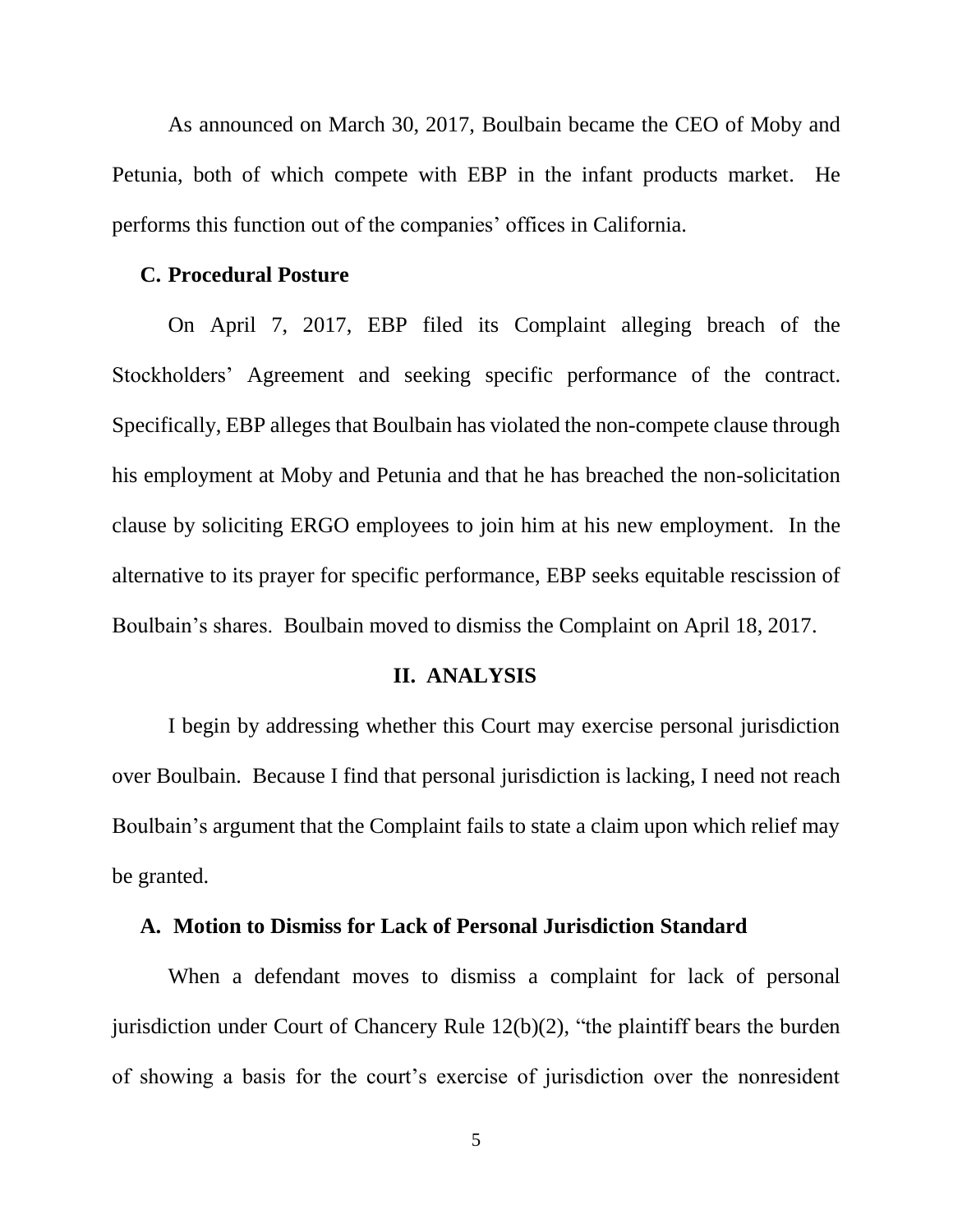defendant."<sup>6</sup> To meet this burden, "the plaintiff must make a *prima facie* showing of personal jurisdiction."<sup>7</sup> In practical terms, the plaintiff must demonstrate that jurisdiction is permitted under the state's long-arm statute and that the exercise of jurisdiction is consistent with due process. $8$  If the court makes the determination regarding personal jurisdiction without an evidentiary hearing, it will consider the pleadings, affidavits and evidence of record and will draw all reasonable inferences therefrom in favor of the plaintiff.<sup>9</sup>

# **B. Delaware's Long-Arm Statute does not Establish Personal Jurisdiction Over Boulbain**

EBP argues that jurisdiction is permissible pursuant to the Delaware long-arm

statute at 10 *Del.* C.  $\S 3104(c)(1)$ .<sup>10</sup> Section 3104(c)(1) provides:

As to a cause of action brought by any person arising from any of the acts enumerated in this section, a court may exercise personal jurisdiction over any nonresident, or a personal representative, who in person or through an agent: (1) Transacts any business or performs any character of work or service in the State.

<sup>8</sup> *Werner,* 831 A.2d at 326.

 $\overline{a}$ 

<sup>9</sup> *Ryan v. Gifford*, 935 A.2d 258, 265 (Del. Ch. 2007).

<sup>6</sup> *Werner v. Miller Tech. Mgmt., L.P.*, 831 A.2d 318, 326 (Del. Ch. 2003).

<sup>7</sup> *Sustainable Energy Generation Gp., LLC v. Photon Energy Projects B.V.*, 2014 WL 2433096, at \*5 (Del. Ch. May 30, 2014).

<sup>&</sup>lt;sup>10</sup> The Complaint also alleges that personal jurisdiction is bestowed by 10 *Del. C.* § 366 and 8 *Del. C.* § 169. Compl. ¶¶ 7–8. EBP abandoned these jurisdictional hooks in its briefing on the motion to dismiss, and they are therefore waived. *See Emerald P'rs v. Berlin*, 726 A.2d 1215, 1224 (Del. 1999) ("Issues not briefed are deemed waived.").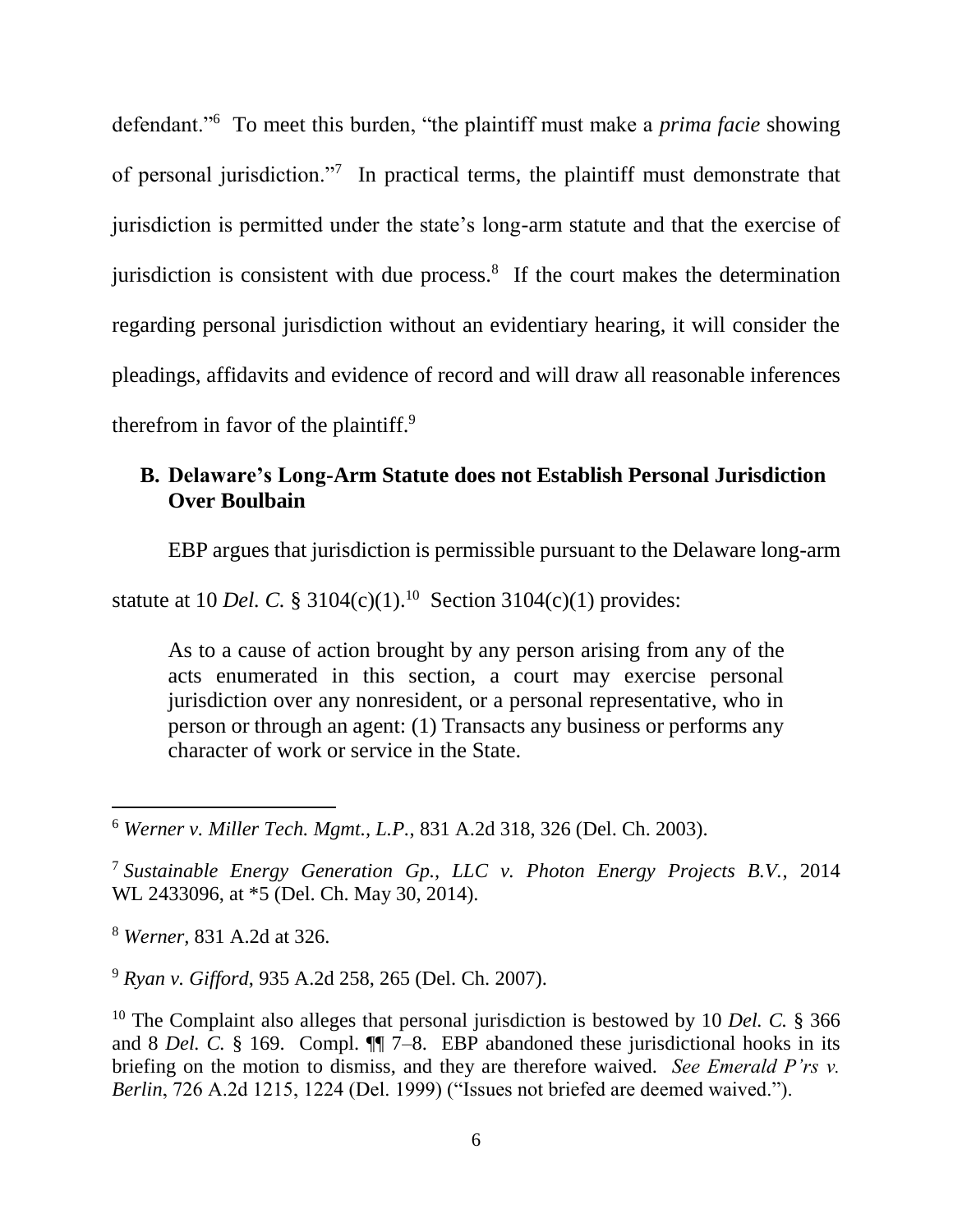Section 3104 $(c)(1)$  is a specific personal jurisdiction statute.<sup>11</sup> Therefore, to establish personal jurisdiction pursuant to Section  $3104(c)(1)$ , a plaintiff must demonstrate both that: "(1) the nonresident transacted some sort of business in the state, and  $(2)$  the claim being asserted arose out of that specific transaction."<sup>12</sup> In an attempt to satisfy these two requirements, EBP maintains that Boulbain may be deemed to have transacted business in this State when he entered into the Stockholders' Agreement with a Delaware corporation (EBP) and when he caused ERGO, Moby and Petunia to engage in various transactions that were connected to Delaware. Both arguments miss the mark.

EBP acknowledges that the agreement's "choice-of-law provision, standing alone, would be insufficient to confer personal jurisdiction."<sup>13</sup> Nevertheless, it maintains that the Delaware choice of law provision is integral to the rest of the analysis regarding whether this Court may exercise personal jurisdiction over

<sup>11</sup> *Ruggiero v. FuturaGene, plc.*, 948 A.2d 1124, 1135 (Del. Ch. 2008). Specific jurisdiction requires that the "nonresident defendant's minimum contacts with the forum . . . give rise to the particular controversy." *Sternberg v. O'Neil*, 550 A.2d 1105, 1118 (Del. 1988). In contrast, "general jurisdiction . . . grants authority to a state's courts to 'assert [] jurisdiction over a nonresident defendant on the basis of wholly unrelated contacts with the forum.'" *Genuine Parts Co. v. Cepec*, 137 A.3d 123, 129 (Del. 2016).

<sup>12</sup> *Fisk Ventures, LLC v. Segal*, 2008 WL 1961156, at \*7 (Del. Ch. May 7, 2008).

<sup>13</sup> Pl.'s Opp'n to Def.'s Cross-Mot. to Dismiss ("Pl.'s Opp'n") 6. *See Burger King Corp. v. Rudzewicz*, 471 U.S. 462, 482–83 (1985) (noting that the inclusion in a contract of a choice of law provision by itself is insufficient to confer personal jurisdiction, but should be considered in the analysis).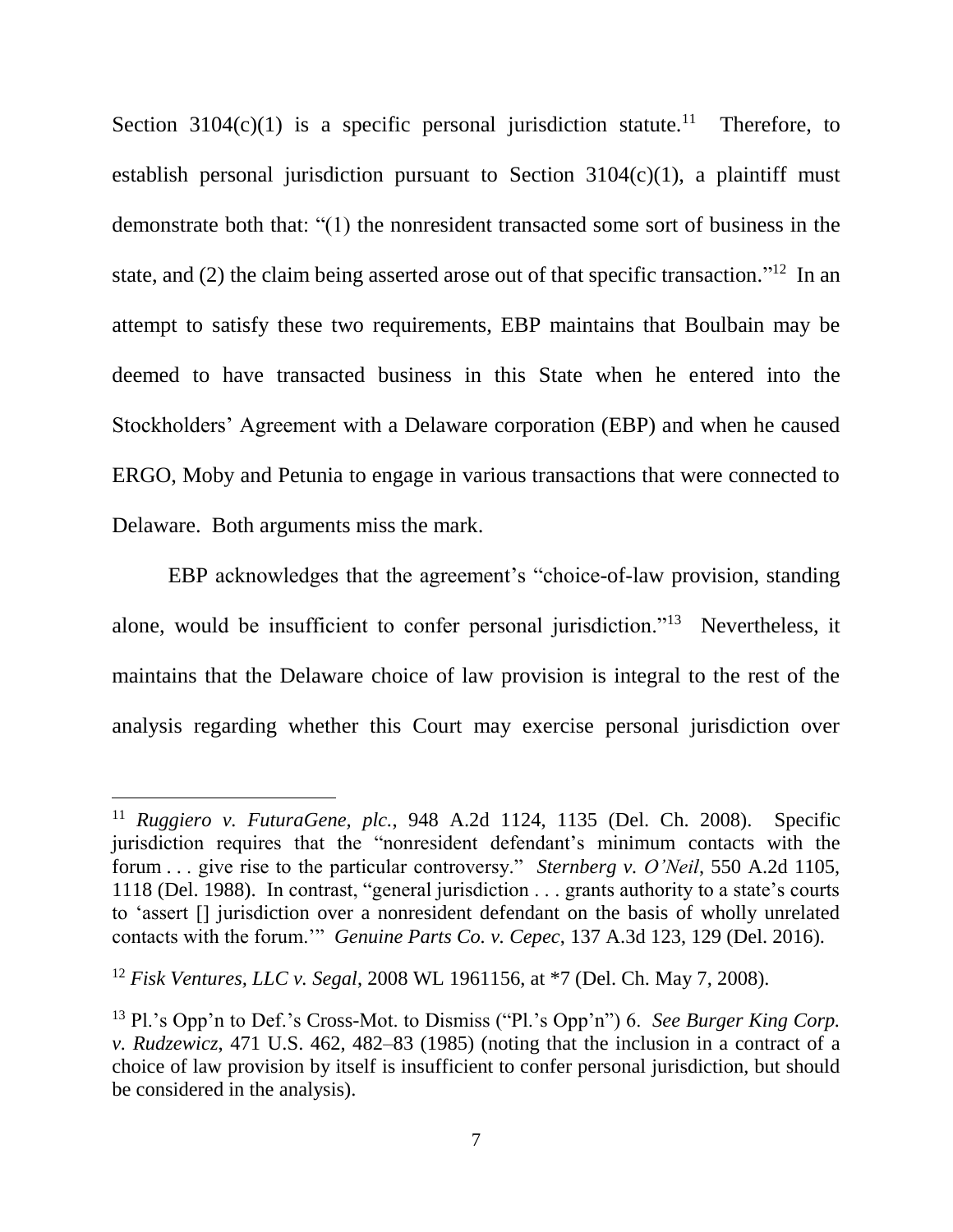Boulbain. In this regard, EBP relies upon *NRG Barriers, Inc. v. Jelin*<sup>14</sup> where the court found that the following four factors were sufficient to satisfy Section  $3104(c)(1)$ : (1) the defendant owned shares in a closely-held Delaware corporation; (2) the defendant entered into a stock purchase agreement to sell his shares to another shareholder who was also a director of the corporation; (3) the defendant signed a stock purchase agreement that included a Delaware choice of law provision; and (4) Delaware attorneys were involved in negotiating the stock purchase agreement.<sup>15</sup> EBP argues that three of these factors are satisfied here since Boulbain owns shares in EBP, a closely-held Delaware corporation, he entered into the Stockholders' Agreement with EBP and the Stockholders' Agreement includes a Delaware choice of law provision. EBP then cites to *Hadley v. Shaffer*<sup>16</sup> for the proposition that the lack of involvement of Delaware attorneys in the drafting of the operative contract should not defeat jurisdiction where the other three *NRG Barriers* factors are present.<sup>17</sup>

<sup>14</sup> 1996 WL 377014 (Del. Ch. July 1, 1996).

<sup>15</sup> *Id.* at \*3.

<sup>16</sup> 2003 WL 21960406 (D. Del. Aug. 12, 2003).

<sup>17</sup> *Id.* at \*8.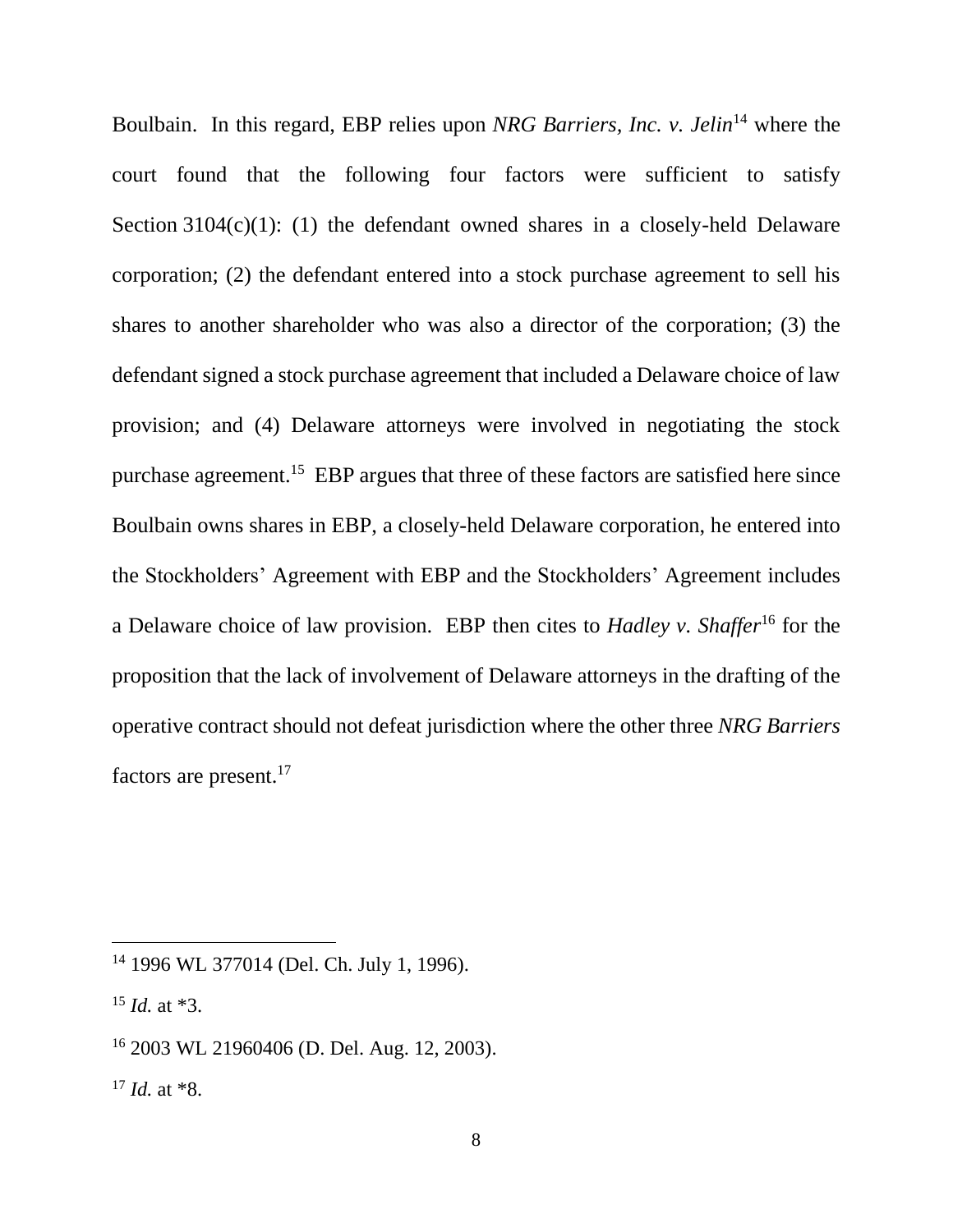EBP's reliance upon *NRG Barriers* and *Hadley* is misplaced. In both cases, the courts stressed the importance of the parties seeking "Delaware involvement unequivocally" in connection with their negotiation and execution of the contracts at issue there.<sup>18</sup> While it is true that Boulbain owns shares in a closely-held Delaware corporation and entered into a Stockholders' Agreement with a Delaware choice of law provision, Boulbain has done nothing to invoke Delaware law or to avail himself of its protections. Boulbain had no hand in the negotiations or drafting of the Stockholders' Agreement; it was a form agreement he was required to sign in connection with his exercise of stock options. Nor did he otherwise purposefully avail himself of Delaware or its laws. Unlike the defendants in *NRG Barriers* and *Hadley*, EBP has neither pled nor otherwise demonstrated that Boulbain has "transacted business" in Delaware by virtue of his execution of the Stockholders' Agreement.

EBP also makes a policy-based plea that the exercise of personal jurisdiction over Boulbain is especially important here given that a California court likely would refuse to enforce the non-compete clause since California's public policy disfavors such restrictions. EBP confuses the policy considerations implicated by a choice of law analysis with the statutorily and constitutionally required analyses for

<sup>18</sup> *NRG*, 1996 WL 377014, at \*3. *See also Hadley*, 2003 WL 21960406, at \*5–9.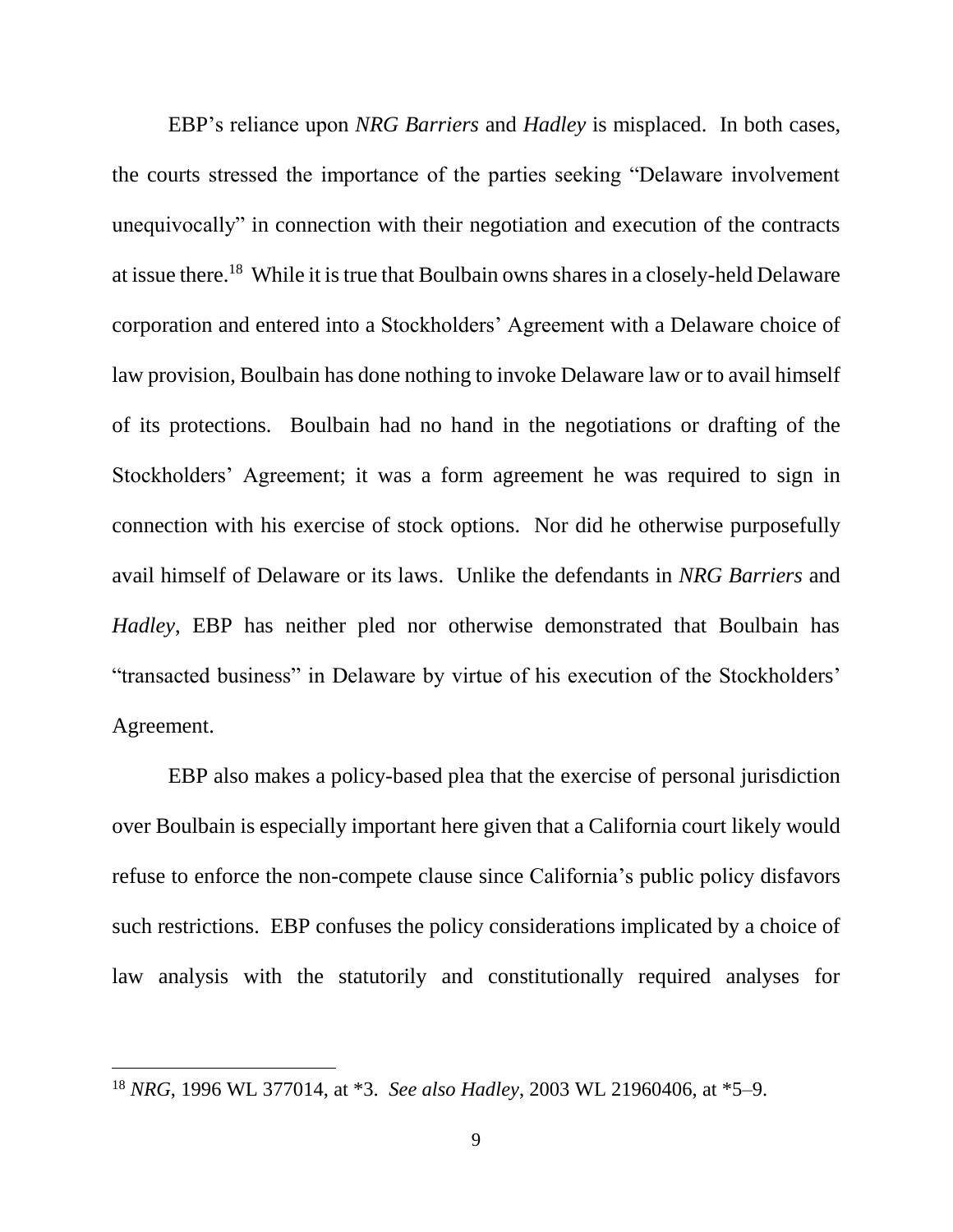determining whether the court's exercise of personal jurisdiction is appropriate.<sup>19</sup> The fact that a California court may decline to enforce the non-compete clause in the Stockholders' Agreement does not and cannot alter the fact that EBP has failed to demonstrate that Boulbain has transacted business in Delaware such that the Court may exercise personal jurisdiction over him pursuant to Section 3104(c)(1).

EBP next argues that Boulbain has transacted business in Delaware through his work at ERGO, Moby and Petunia. According to EBP, as Senior Vice President of Global Sales at ERGO, Boulbain "helped [EBP] products reach Delaware customers and was ultimately responsible for EBP's sales in this state." $^{20}$  And, as Moby and Petunia's CEO, Boulbain must be doing "something" to direct sales and transactions into Delaware or, at the very least, he has consented to such sales and transactions and should therefore be held responsible for them.<sup>21</sup>

<sup>19</sup> *Keeton v. Hustler Magazine, Inc.*, 465 U.S. 770, 778 (1984) (holding that choice of law analysis has "nothing to do with" the determination of whether a defendant has sufficient contacts with the forum to justify the exercise of personal jurisdiction over him).

 $20$  Pl.'s Opp'n 1.

<sup>&</sup>lt;sup>21</sup> *Id.* at 12. EBP makes these claims, however, without any indication that Boulbain actually directed either company's sales to Delaware. EBP claims that jurisdictional discovery will show that Boulbain directed sales to Delaware. No jurisdictional discovery is necessary, however, because, as I explain later, any transactions that Moby and Petunia may consummate in Delaware are unrelated to Boulbain's alleged breaches of the Shareholders' Agreement and therefore would be insufficient to warrant the exercise of personal jurisdiction over him. *See Hart Hldg. Co. Inc. v. Drexel Burnham Lambert Inc.*, 593 A.2d 535, 539 (Del. Ch. 1991).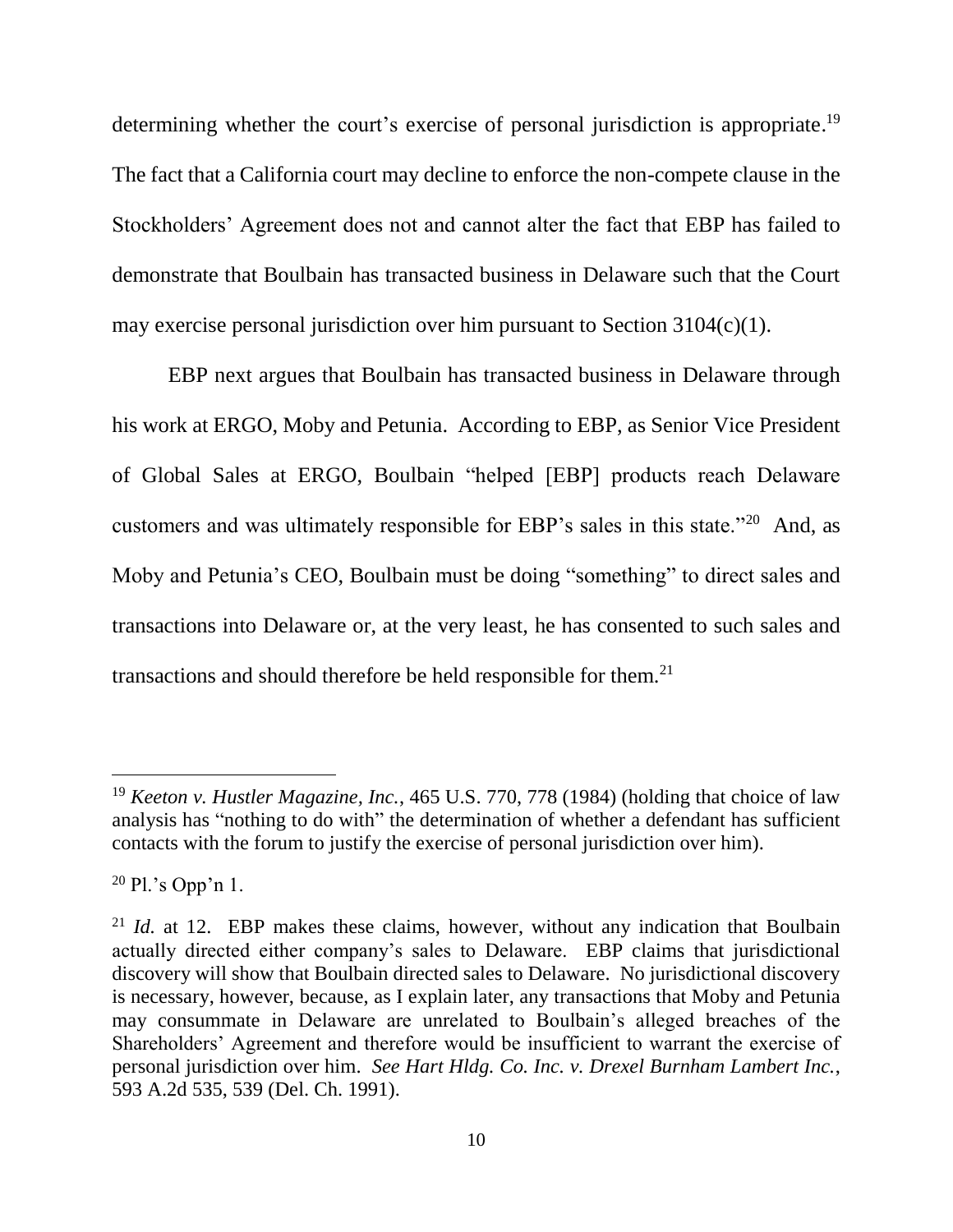In response, Boulbain argues that any actions taken by EBP, Moby or Petunia cannot be imputed to him for the purposes of establishing personal jurisdiction because to find otherwise would violate the so-called fiduciary shield doctrine. This doctrine generally states that the acts of a nonresident corporate employee taken in his official capacity cannot be used as a basis to exercise jurisdiction over that employee.<sup>22</sup> Boulbain acknowledges, however, that conflicting authority provides reason to question whether *vel non* the fiduciary shield doctrine is recognized in Delaware law.<sup>23</sup>

Boulbain has good reason to invoke the fiduciary shield doctrine since there is little doubt that, if recognized in Delaware, the doctrine would block EBP's attempt to haul Boulbain into court here given that Boulbain engaged in all of the activities EBP has proffered as bases for jurisdiction in his capacity as an officer of either EBP, Moby or Petunia. With that said, I need not determine whether the

<sup>22</sup> *Tristrata Tech., Inc. v. Neoteric Cosmetics, Inc.*, 961 F. Supp. 686, 690 (D. Del. 1997) ("The purpose of the fiduciary shield doctrine is to prohibit acts performed by an individual in the individual's capacity as a corporate employee from serving as the basis for personal jurisdiction over that individual.").

<sup>23</sup> *Compare Mobil Oil Corp. v. Advanced Envtl. Recycling Techs., Inc.*, 833 F. Supp. 437, 440–43 (D. Del. 1993) (analyzing the case law and policy underlying the fiduciary shield doctrine and determining that the Delaware Supreme Court likely would not recognize the doctrine as an absolute bar to personal jurisdiction) *with Mktg. Prods. Mgmt., LLC v. HealthandBeautyDirect.com, Inc.*, 2004 WL 249581, at \*3 (Del. Super. Ct. Jan. 28, 2004) (applying the fiduciary shield doctrine as a bar to personal jurisdiction over a corporate employee, relying on a previous decision of the Superior Court that predates *Mobil Oil*).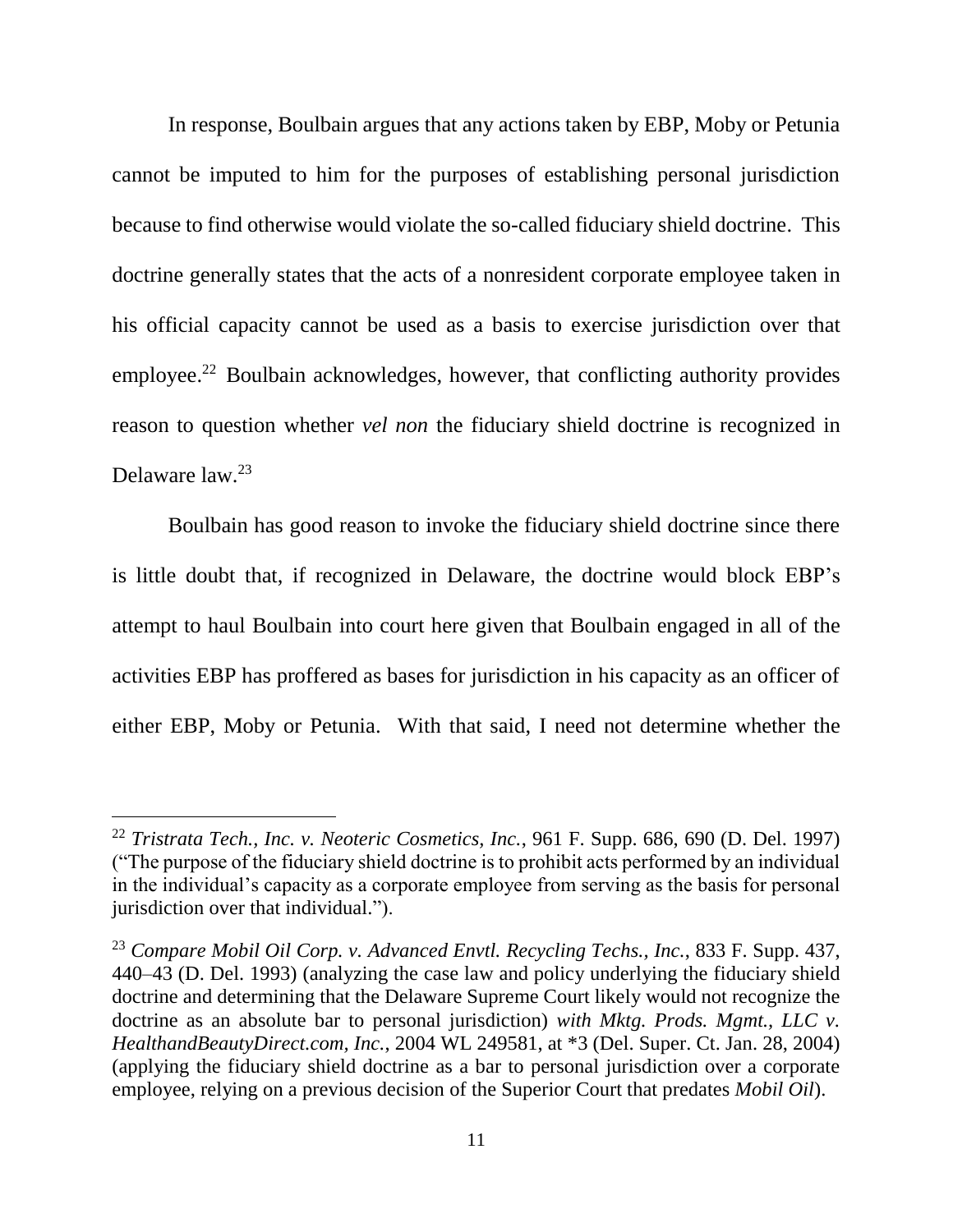fiduciary shield doctrine is (or ever was) Delaware law for the simple reason that none of the purported "transactions" identified by EBP involving EBP, Moby and Petunia are adequate to justify the exercise of jurisdiction over Boulbain in any event. To reiterate, Section  $3104(c)(1)$  is a specific jurisdiction statute. This means that the transactions EBP points to as bases to confer personal jurisdiction over Boulbain must be the transactions out of which its causes of action as alleged in the Complaint arise. 24

Here, EBP has failed to plead or otherwise demonstrate that its claims for breach of the Stockholders' Agreement arise out of any business that Boulbain (or any employee he might direct or might have hired) has transacted in Delaware on behalf of any of the three companies involved here. Regardless of any national sales campaigns or sales directed to Delaware by any of the three companies, the terms of the non-compete clause provide that a breach occurs when Boulbain accepts employment or associates with an EBP competitor in any manner proscribed by the Agreement. EBP acknowledges as much when it alleged:

Indisputably, Mr. Boulbain's decision to accept a position as the CEO of Moby and Petunia and act on their behalf violates the covenant's prohibition against 'manag[ing], operat[ing], join[ing], control[ling], participat [ing] in, consult [ing] with, render [ing] services for  $\ldots$  any business . . . which (i) competes with [EBP] or its subsidiaries . . . or

<sup>24</sup> *Genuine Parts*, 137 A.3d at 129–30.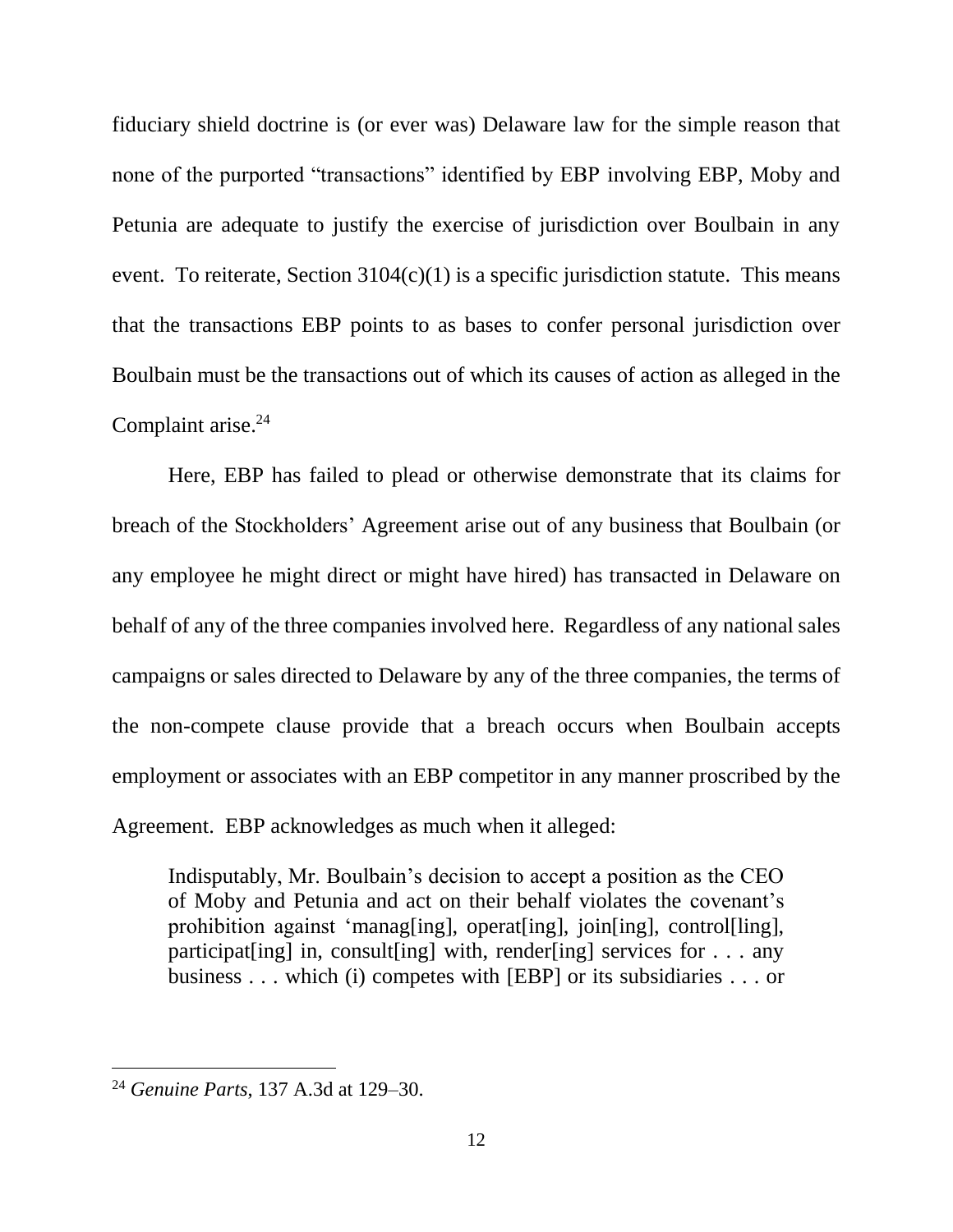(ii) is otherwise engaged in the design, manufacture, sale, distribution or marketing of juvenile or infant products of any kind.<sup>'25</sup>

Thus, it was Boulbain's acceptance of the position as CEO at businesses that compete with EBP that prompted EBP to allege that he is in breach of the noncompete clause.<sup>26</sup> This would be true regardless of whether these businesses transact business in Delaware or in any other particular State. Indeed, based on the allegations in the Complaint, it is evident that the alleged breach occurred in California where Boulbain accepted employment as Moby and Petunia's CEO and now shows up every day at their offices to fulfill that function. As the United States Supreme Court recently reiterated, "[w]hen there is no such connection [between the activity that takes place in the forum state and the underlying controversy], specific jurisdiction is lacking regardless of the extent of a defendant's unconnected activities in the State."<sup>27</sup>

<sup>&</sup>lt;sup>25</sup> Pl.'s Opening Br. in Supp. of its Mot. to Expedite  $\P$  14 (quoting Compl. Ex. H, at  $§ 4.1(a)$ ).

<sup>26</sup> *See* Compl. ¶¶ 1, 42–43 ("Mr. Boulbain breached the Stockholders' Agreement when he agreed to become the CEO of Moby"; "Mr. Boulbain breached the Stockholders' Agreement when he accepted to become the CEO of Petunia.").

<sup>27</sup> *Bristol-Myers Squibb Co. v. Super. Ct. of Cal., SF. Cty.*, 137 S. Ct. 1773, 1781 (2017) (citing *Goodyear Dunlop Tires Operations, S.A. v. Brown*, 564 U.S. 915, 931 n.6 (2011)) ("[E]ven regularly occurring sales of a product in a State do not justify the exercise of jurisdiction over a claim unrelated to those sales."). In *Bristol-Myers Squibb*, the Supreme Court held that a defendant's entering into a nationwide distribution contract with a company from the forum state was "not enough to establish personal jurisdiction in the State." *Id.* at 1783.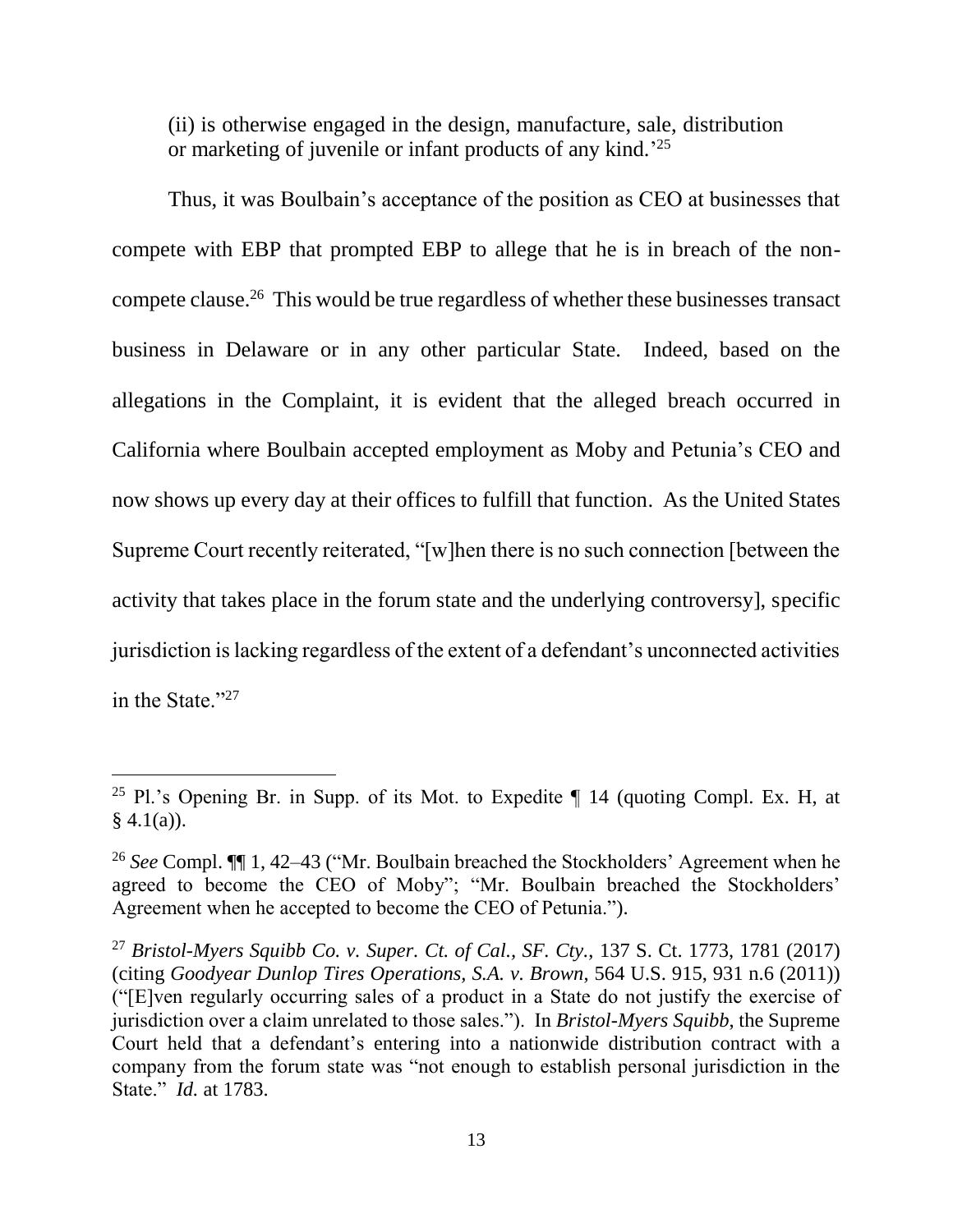This holds true as well for EBP's claim for breach of the non-solicitation clause in the Shareholders' Agreement. Boulbain has never been to Delaware, so any alleged solicitation of an EBP employee certainly did not take place here. Once again, EBP acknowledges the lack of a relevant connection to Delaware when it alleges that "Boulbain breached the Stockholders' Agreement when he solicited ERGO employees to leave ERGO and join him at Moby or Petunia," <sup>28</sup> and thereby confirms that the alleged breach arises out of Boulbain's actions in California when he hired these employees, not any instances where these employees might transact business on behalf of Moby or Petunia in Delaware.

EBP has failed to meet its burden of demonstrating that the Delaware longarm statute permits the exercise of personal jurisdiction over Boulbain. This alone is a basis to grant Boulbain's motion.

## **C. The Exercise of Personal Jurisdiction over Boulbain would Offend Due Process**

Boulbain's second challenge to the Court's exercise of personal jurisdiction over him is grounded in notions of due process. Here again, Boulbain's argument rings true.

<sup>28</sup> Compl. ¶ 44.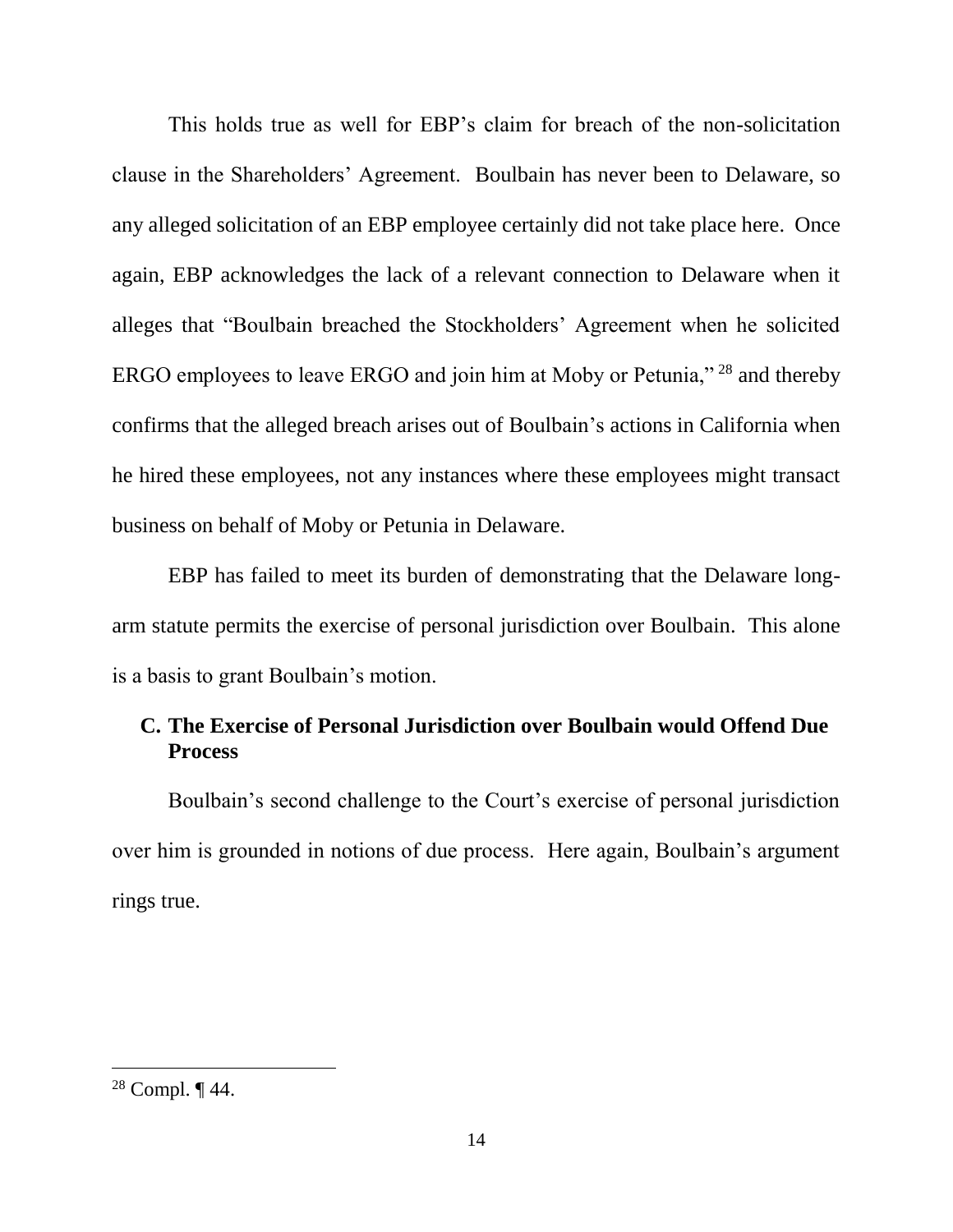In the personal jurisdiction context, the due process inquiry centers on whether the defendant "engaged in sufficient 'minimum contacts' with the State of Delaware to require [him] to defend [himself] in the courts of the state consistent with the traditional notions of fair play and justice."<sup>29</sup> As a practical matter, this requires a plaintiff to establish that a nonresident defendant engaged in "deliberate, 'significant activities' in Delaware."<sup>30</sup> Specifically, a defendant's contacts with Delaware "must rise to such a level that [he] should reasonably anticipate being required to defend [himself] in Delaware's courts."<sup>31</sup> And the contacts proffered by the plaintiff to meet his burden must "relate to some act by which the defendant has deliberately created obligations between [himself] and this forum."<sup>32</sup>

EBP argues that the exercise of jurisdiction over Boulbain would not violate due process because he "is no stranger to this forum when it comes to directing and overseeing business in Delaware and transactions with Delaware corporations" through his roles at EBP, Moby and Petunia.<sup>33</sup> EBP's theory of minimum contacts

 $33$  Pl.'s Opp'n 19.

<sup>29</sup> *AeroGlobal Capital Mgmt., LLC v. Cirrus Indus., Inc.*, 871 A.2d 428, 440 (Del. 2005). *See also Burger King*, 471 U.S. at 472.

<sup>30</sup> *Outokumpu Eng'g Enters., Inc. v. Kvaerner EnviroPower, Inc.*, 685 A.2d 724, 731 (Del. Super. Ct. 1996) (quoting *Burger King*, 471 U.S. at 475–76).

<sup>31</sup> *2009 Caiola Family Trust v. PWA, LLC*¸ 2014 WL 7232276, at \*6 (Del. Ch. Dec. 18, 2014).

<sup>32</sup> *Id.* (internal quotation marks omitted).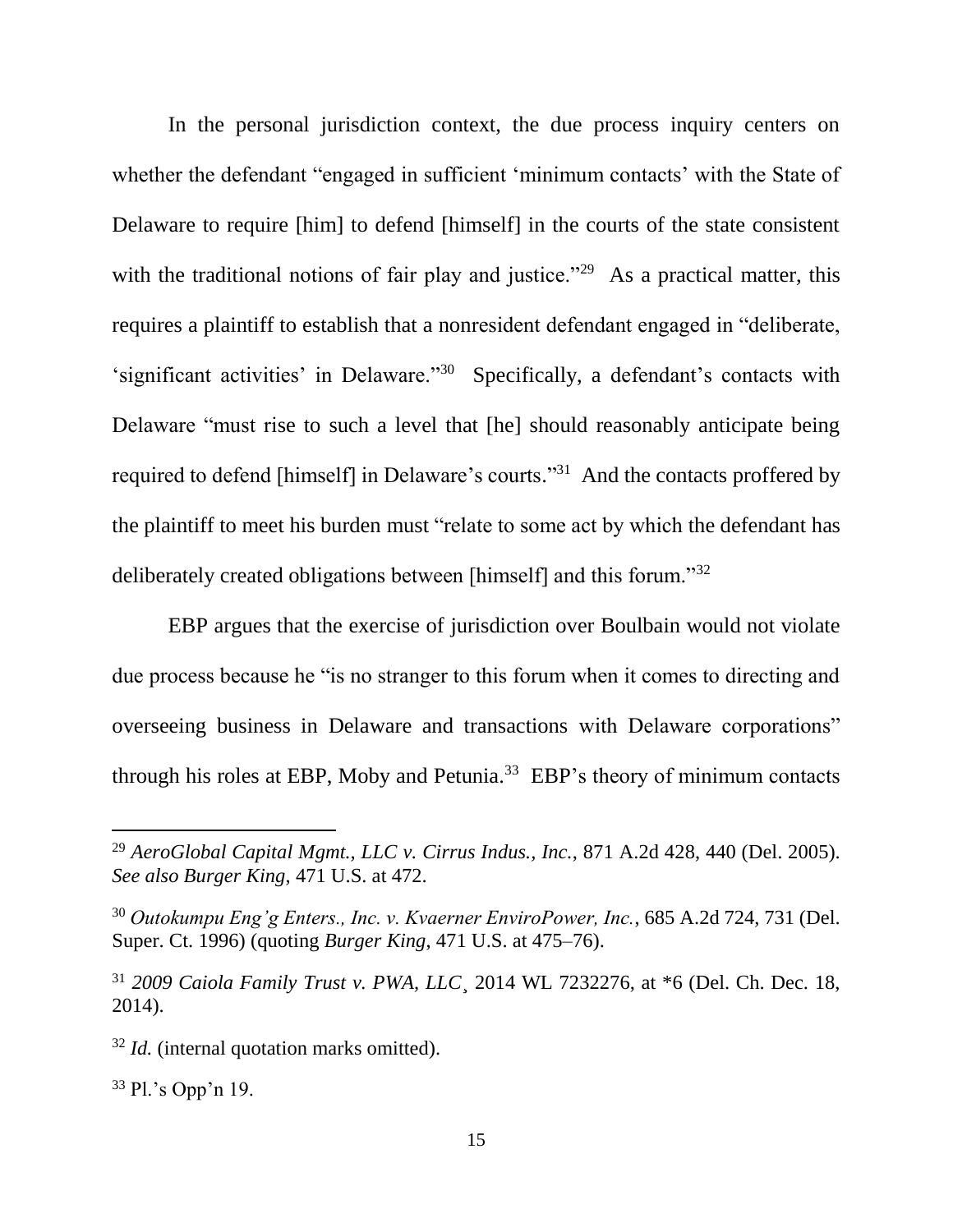stretches notions of due process beyond the breaking point. Indeed, by EBP's lights, any officer of any national company would be subject to personal jurisdiction in any state in which the company transacts business, even if that business was not at issue in the litigation. That EBP has failed to cite any authority in support of this superagency theory of personal jurisdiction is not at all surprising.<sup>34</sup>

EBP also fails to demonstrate that Boulbain has done anything purposefully to avail himself of the privileges and protections of Delaware law. The dispute at issue is based on a contract that Boulbain executed in California arising from conduct in which Boulbain allegedly has engaged and continues to engage in California. The only connection to Delaware is that EBP is a Delaware corporation and that the Stockholders' Agreement contains a Delaware choice of law provision. And, in that latter regard, as I have already determined, Boulbain did not purposefully avail himself of Delaware law—he was merely given the company's Stockholders' Agreement that contained a Delaware choice of law clause and told that he must sign

<sup>&</sup>lt;sup>34</sup> Here again, I see no basis to allow jurisdictional discovery into whether Boulbain directed agents to perform competitive activity in Delaware, as EBP has requested. To reiterate, the essence of EBP's claim is that Boulbain took a job with competitors in violation of the non-compete clause in the Stockholders' Agreement regardless of where those competitors conduct business, and that he violated the non-solicitation clause regardless of where the employees he recruited might perform their work. These activities would not create any anticipation in Boulbain that he might be hauled into court here nor would they "create[] obligations" between Boulbain and Delaware that would rise to the level of significance in the due process analysis. *Albert v. Alex. Brown Mgmt. Servs., Inc.*, 2005 WL 2130607, at \*15 (Del. Ch. Aug. 26, 2005).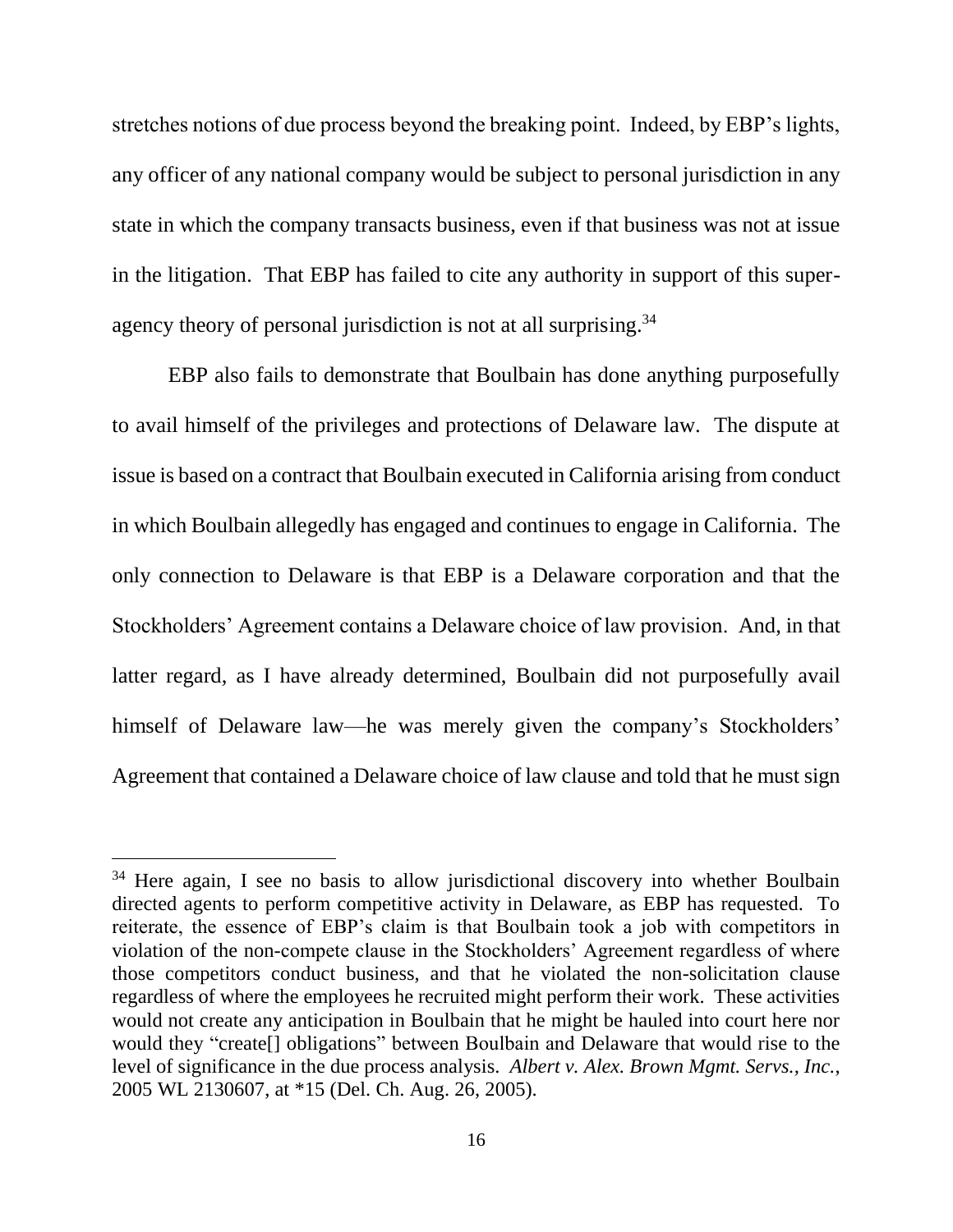it if he wished to exercise his stock options. These facts are a far cry from the kind of "minimum contacts" that would satisfy due process.<sup>35</sup>

EBP next contends that jurisdiction over Boulbain would not offend "traditional notions of substantial justice" when one considers: "the burden on the defendant . . . , the forum State's interest in adjudicating the dispute . . . , the plaintiff's interest in obtaining convenient and effective relief . . . , the interstate judicial system's interest in obtaining the most efficient resolution of controversies[,] and the shared interest of the several States in furthering fundamental social policies."<sup>36</sup> While these interests are certainly relevant to the due process examination, our law is clear that the primary focus of the analysis when considering competing interests is on the burden that litigating in plaintiff's chosen forum would impose on the defendant.<sup>37</sup> In this regard, EBP argues that the burden

<sup>&</sup>lt;sup>35</sup> See Burger King, 471 U.S. at 478 ("If the question is whether an individual's contract with an out-of-state party *alone* can automatically establish sufficient minimum contacts in the other party's home forum, we believe the answer clearly is that it cannot."); *Mobile Diagnostic Gp. Hldgs., LLC v. Suer*, 972 A.2d 799, 805 (Del. Ch. 2009) ("It is well settled law that 'a contract between a Delaware corporation and a nonresident to transact business outside Delaware, which has been negotiated without any contacts with this State, cannot alone serve as a basis for personal jurisdiction over the nonresident for actions arising out of that contract.'") (quoting *Newspan, Inc. v. Hearthstone Funding Corp.*, 1994 WL 198721, at  $*6$  (Del. Ch. May 10, 1994)).

<sup>36</sup> *World-Wide Volkswagen Corp. v. Woodson*, 444 U.S. 286, 292 (1980).

<sup>37</sup> *See, e.g.*, *Bristol-Myers Squibb*, 137 S. Ct. at 1780 ("[T]he primary concern is the burden on the defendant.") (internal quotation marks omitted); *World-Wide Volkswagen*, 444 U.S. at 292 ("The relationship between the defendant and the forum must be such that it is 'reasonable . . . to require the [defendant] to defend the particular suit which is brought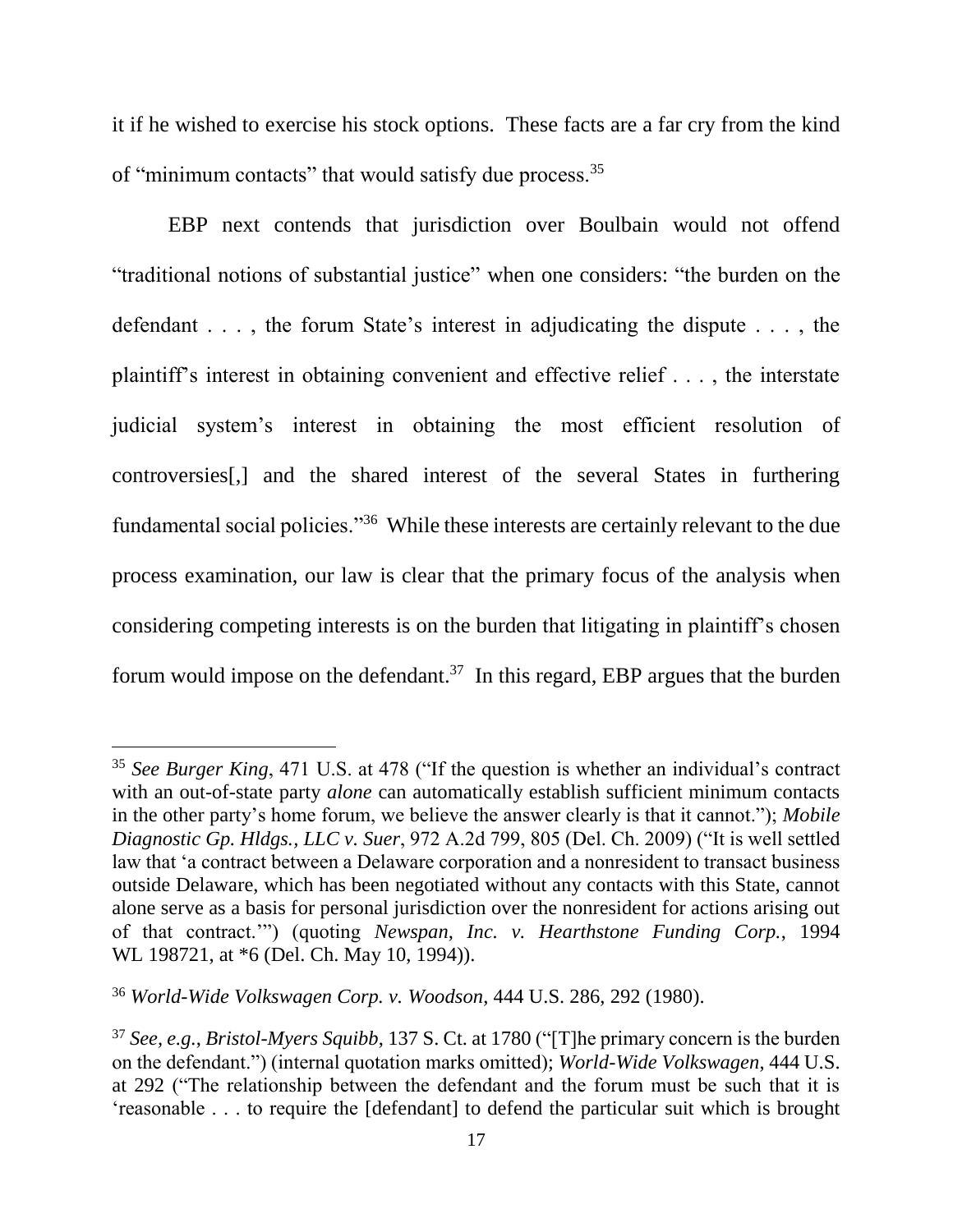on Boulbain to litigate in Delaware would be minimal because he is a "world traveler who had no difficulty obtaining counsel in Delaware."<sup>38</sup> Leisure travel aside, EBP conveniently ignores that Boulbain lives and works day in and day out in California. While he may, one day, *choose* to visit our fine State, he has done nothing that would justify hauling him into court here to defend these claims.<sup>39</sup>

In its final sally, EBP argues that Delaware's interest in this dispute is strong due to its interest in protecting its corporate citizens, which extends to breach of contract disputes.<sup>40</sup> This is especially so in this case, according to EBP, since California courts likely will refuse to apply Delaware law with respect the noncompete clause in the Stockholders' Agreement notwithstanding that contract's clear Delaware choice of law provision. This court has already determined, however, that

<sup>38</sup> Pl.'s Opp'n 21.

there.' Implicit in this emphasis on reasonableness is the understanding that the burden on the defendant, while always a primary concern, will in an appropriate case be considered in light of other relevant factors. . . .").

<sup>39</sup> *Summit Investors II, L.P. v. Sechrist Indus., Inc.*, 2002 WL 31260989, at \*4 (Del. Ch. Sept. 20, 2002) (holding that the exercise of personal jurisdiction would violate due process given the substantial burden on the defendant because he resided and worked in California, and the object of the action was a contract formed in California).

<sup>40</sup> *See Dippolt-Harmon Enters., Inc. v. Lowe's Cos., Inc.*, 2001 WL 1414868, at \*4 (D. Del. Nov. 13, 2001) ("Delaware has an interest in this action. [The plaintiff] is a Delaware corporation. Clearly this forum's interests extend to corporate citizens that have sought protection of Delaware's laws. Moreover, Delaware has an interest in addressing those purposeful activities conducted within its borders that result in allegations of injury. That interest extends to breaches of contract, such as that alleged here.").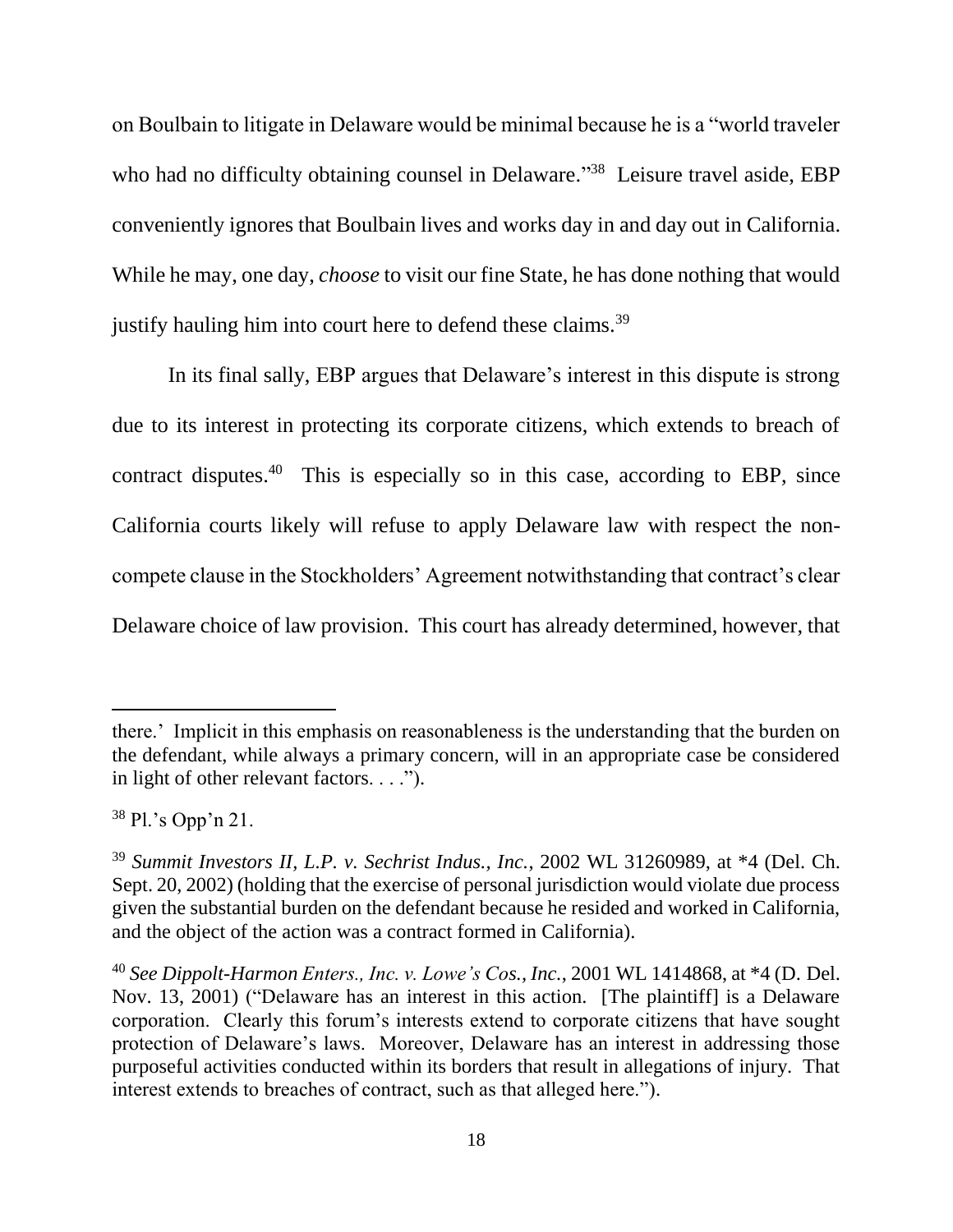"California's interest in preventing the enforcement of a covenant not to compete against a California resident employed and seeking to compete largely in California—and not in Delaware—is greater than Delaware's general, though profound, interest in vindicating freedom of contract."<sup>41</sup> Moreover, as noted, the competing interests EBP has identified cannot overcome Boulbain's lack of even minimal contacts with Delaware. EBP's failure to demonstrate sufficient minimum contacts mandates the conclusion that the exercise of personal jurisdiction over Boulbain would "offend 'traditional notions of fair play and substantial justice."<sup>42</sup>

## **III. CONCLUSION**

Having determined that Delaware's long-arm statute does not provide a basis to exercise personal jurisdiction over Boulbain and that doing so would, in all events, offend due process, Boulbain's motion to dismiss pursuant to Court of Chancery Rule  $12(b)(2)$  must be GRANTED.<sup>43</sup>

<sup>41</sup> *Ascension Ins. Hldgs. v. Underwood*, 2015 WL 356002, at \*5 (Del. Ch. Jan. 28, 2015).

<sup>42</sup> *World-Wide Volkswagen*, 444 U.S. at 292, 295–99 (holding that where there was a "total absence of [] affiliating circumstances that are a necessary predicate to any exercise of state-court jurisdiction," exercise of personal jurisdiction would not be consistent with due process). *Cf. Dippold-Harmon*, 2001 WL 1414868, at \*4 (holding that where the defendant had "significantly more than minimal contacts with [the] forum" coupled with Delaware's interest in enabling its corporate citizens to "address[] those purposeful activities conducted within its borders that result in allegations of injury . . . [including] breaches of contract," the burden on the defendant was "not so onerous as to run afoul of traditional notions of fair play and substantial justice").

<sup>&</sup>lt;sup>43</sup> While my decision here is limited to the personal jurisdiction issue, I note that Boulbain's motion under Rule 12(b)(6) is likely governed by *Ascension*, where, as noted, the court